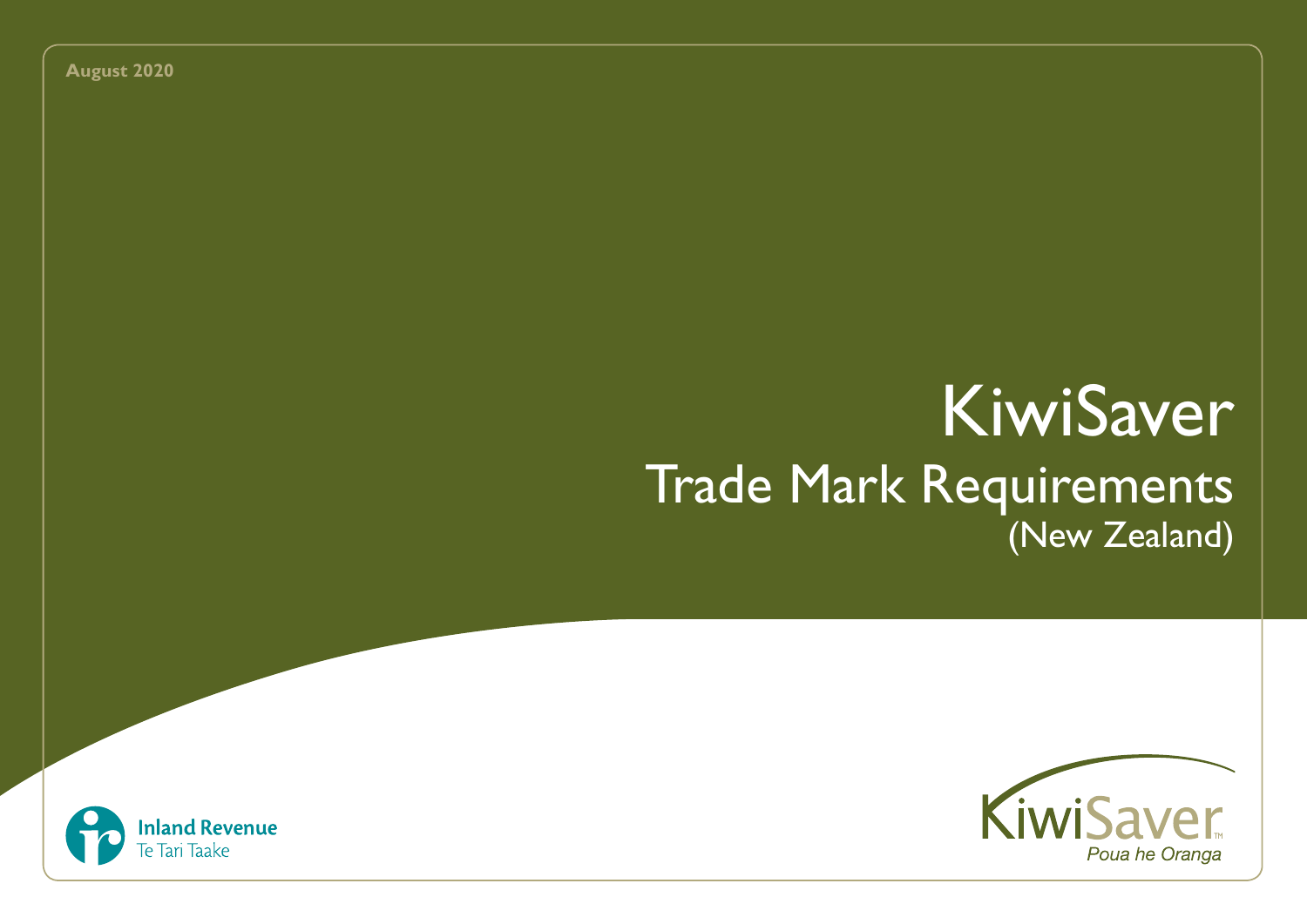

# Contents page

|     | Introduction                                        | 3 |
|-----|-----------------------------------------------------|---|
| 2.  | KiwiSaver                                           | 3 |
|     | 3. Protecting the KiwiSaver Trade Marks             | 3 |
|     | 4. Using the KiwiSaver Trade Marks                  | 4 |
|     | 5. Use of the word "KiwiSaver"                      | 5 |
|     | 6. Use of the KiwiSaver Logo                        | 6 |
|     | 7. Use of the KiwiSaver Trade Marks by Distributors | 9 |
|     | 8. General requirements                             | 9 |
| 9.  | Changes to these Requirements                       | п |
| 10. | Interpretation and definitions                      |   |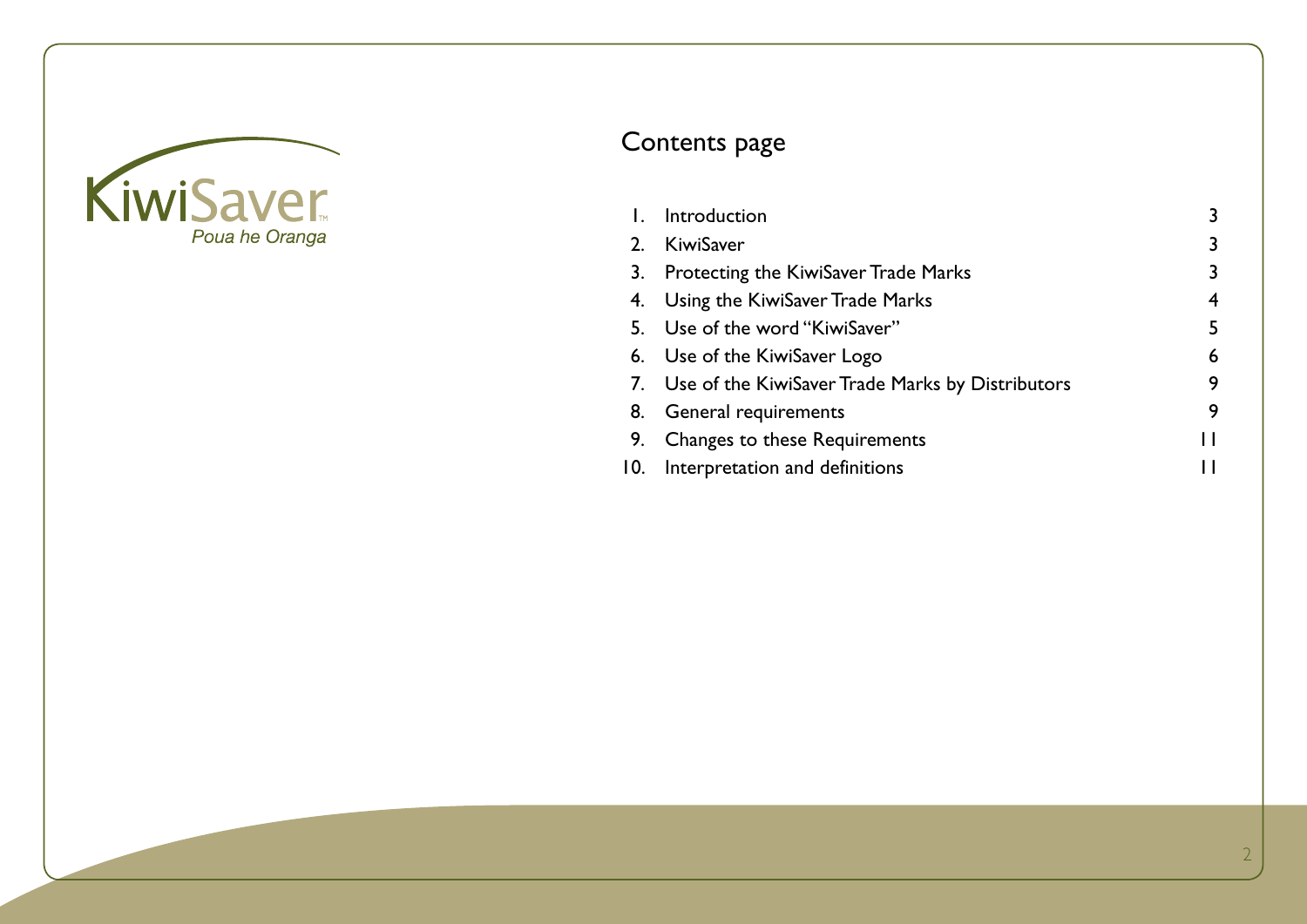#### 1. Introduction

- 1.1 This document sets out certain requirements and standards which must be complied with by any Licensed User who is licensed to use the KiwiSaver Trade Marks **("Requirements")**.
- 1.2 These Requirements form part of the KiwiSaver Trade Mark Licence Agreement between Inland Revenue and each Licensed User.
- 1.3 Capitalised terms used in this document are defined in section 10.2.

# 2. KiwiSaver

- 2.1 The KiwiSaver savings initiative was designed to afford higher levels of consumer protection than other superannuation schemes. It is a voluntary, work-based savings initiative to help New Zealanders with their long-term saving for retirement.
- 2.2 The KiwiSaver Trade Marks have become recognised and trusted since the KiwiSaver savings initiative was launched in 2007. It is important to ensure that this remains the case.

# 3. Protecting the KiwiSaver Trade Marks

- 3.1 Part of Inland Revenue's role in administering the KiwiSaver savings initiative is to take steps to ensure the KiwiSaver Trade Marks are protected for the benefit of Scheme Providers and the public.
- 3.2 Inland Revenue has registered the KiwiSaver Trade Marks in various forms as a means of protecting against unauthorised use.
- 3.3 Inland Revenue also needs to ensure the KiwiSaver Trade Marks are used appropriately in the marketplace and that this use is authorised. This helps to:
	- (a) ensure the public are not confused, misled or deceived;
	- (b) ensure Scheme Providers are treated equally; and
	- (c) maintain the integrity of KiwiSaver and stop the KiwiSaver Trade Marks being damaged or diluted.
- 3.4 In considering whether to authorise use of the KiwiSaver Trade Marks, Inland Revenue will consider a range of factors including the context of the proposed use as well as the identity of the proposed users and the nature of their business.
- 3.5 Anyone wishing to use the KiwiSaver Trade Marks must apply to Inland Revenue for a licence by contacting us at the following address: kiwisavercommunications@ird.govt.nz
- 3.6 If Inland Revenue agrees to grant a licence, all use of the KiwiSaver Trade Marks will be governed by that KiwiSaver Trade Mark Licence Agreement and these Requirements.
- 3.7 Although Inland Revenue may authorise use of the KiwiSaver Trade Marks, it is the responsibility of all Licensed Users to make sure the information they supply under or in connection with the KiwiSaver Trade Marks is accurate and complies with all laws.
- 3.8 Any person who uses a KiwiSaver Trade Mark without entering into a KiwiSaver Trade Mark Licence Agreement risks infringing Inland Revenue's rights relating to the KiwiSaver Trade Marks including copyright in the KiwiSaver Logo.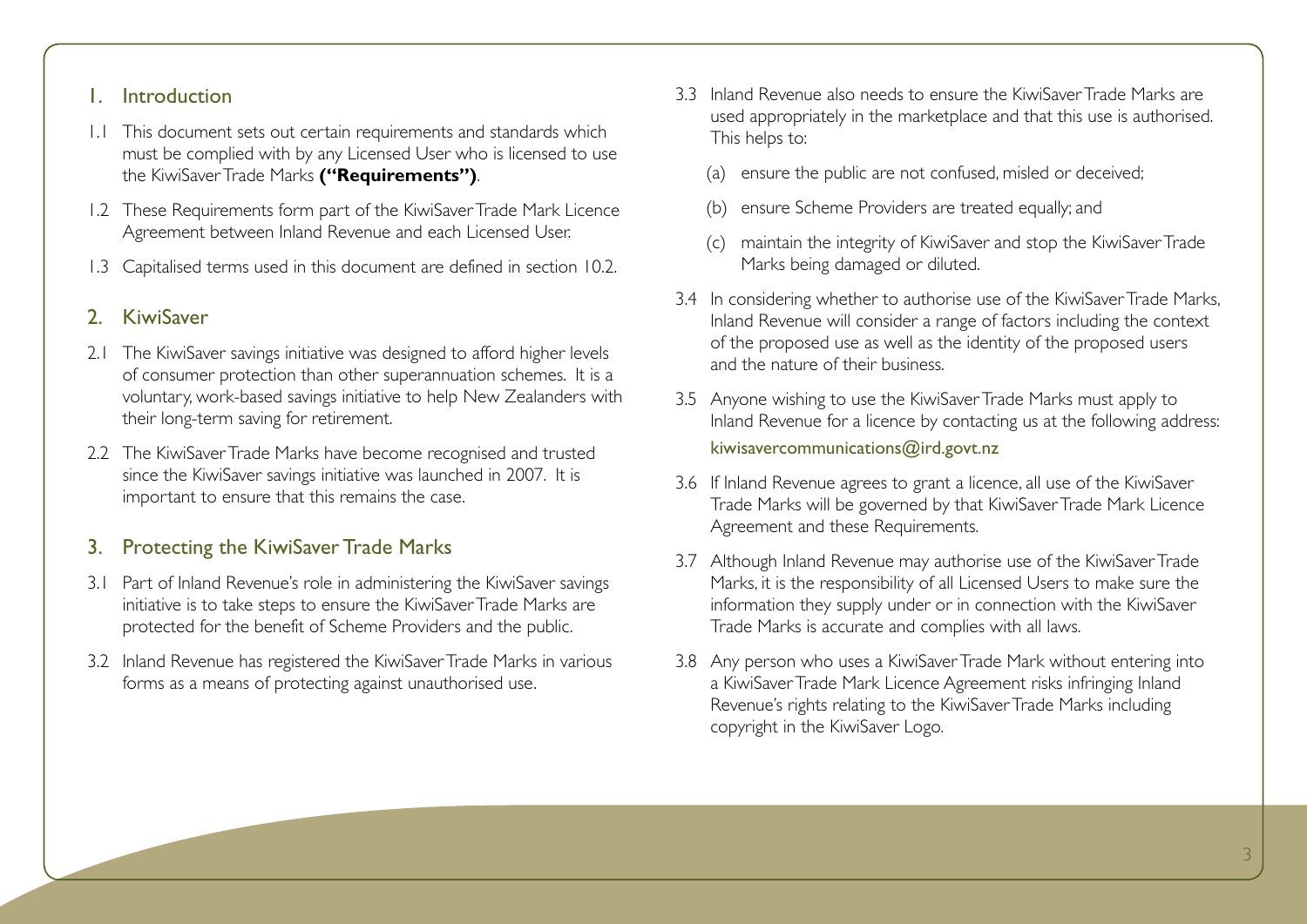3.9 Licensed Users are not permitted to sub-license their rights without Inland Revenue's written approval. Therefore, a Licensed User's related companies and Distributors will not be licensed to use the KiwiSaver Trade Marks unless they also enter into a KiwiSaver Trade Mark Licence Agreement with Inland Revenue.

# 4. Using the KiwiSaver Trade Marks

- 4.1 Licensed Users are entitled to use the KiwiSaver Trade Marks as expressly authorised by the terms of their KiwiSaver Trade Mark Licence Agreement and these Requirements. Licensed Users must not use the KiwiSaver Trade Marks in any other way or for any other purpose. To avoid doubt, this includes use on or in relation to Licensed Users' marketing material and disclosure documents.
- 4.2 Unless otherwise specified in their KiwiSaver Trade Mark Licence Agreement, Licensed Users are only authorised to use:
	- (a) the KiwiSaver Trade Marks in relation to:
		- the marketing, promotion or sale of the Licensed User's KiwiSaver Scheme where the Licensed User is a Scheme Provider;
		- (ii) the marketing, promotion or sale of the another Scheme Provider's KiwiSaver Scheme in the case of a Distributor who is authorised to market, promote or sell that scheme or an Excluded AFA; or
		- (iii) education or advisory services relating to the KiwiSaver savings initiative;
- (b) the word "KiwiSaver" in accordance with section 5 of these Requirements; and
- (c) the KiwiSaver Logo in accordance with section 6 of these Requirements,

and as otherwise authorised or directed by Inland Revenue from time to time in writing.

- 4.3 Without limiting Inland Revenue's other rights and remedies, if a Licensed User other than a Scheme Provider:
	- (a) fails to comply with the terms of its KiwiSaver Trade Mark Licence Agreement or these Requirements, Inland Revenue may notify the Licensed User in writing specifying the failure and requiring it to be remedied; and
	- (b) fails to remedy the failure within 14 days of receiving notice under clause 4.3(a), Inland Revenue may withdraw that Licensed User's authorisation to use the KiwiSaver Trade Marks by giving a further notice in writing in which case the KiwiSaver Trade Mark Licence Agreement will be terminated and the Licensed User must immediately cease all use of the KiwiSaver Trade Marks.

Remedies relating to a Scheme Provider's misuse of the KiwiSaver Trade Marks are set out in the Scheme Provider Agreement between Inland Revenue and the Scheme Provider.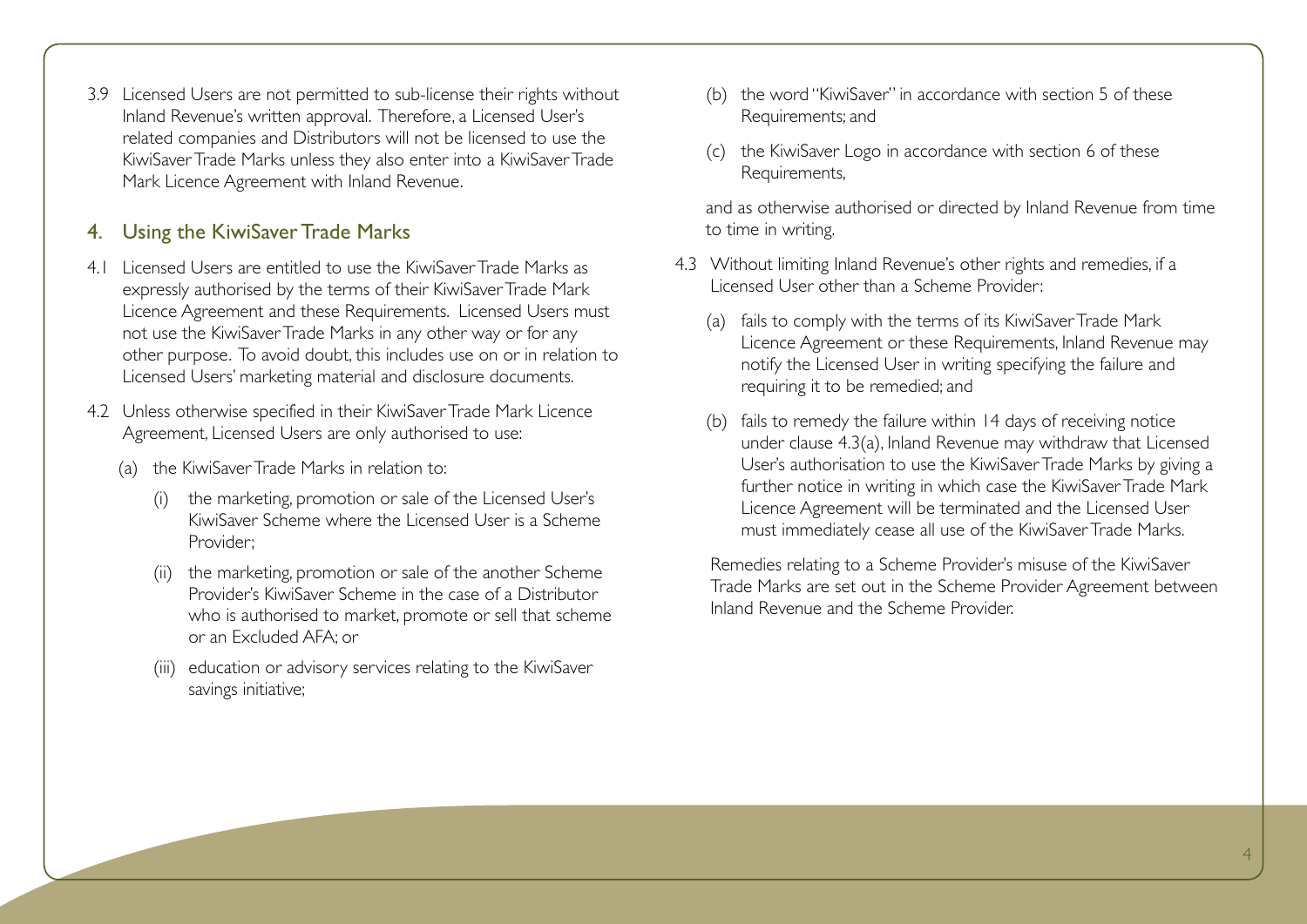## 5. Use of the word "KiwiSaver"

- 5.1 The word "KiwiSaver" must always appear as one word and be spelt with a capital K and capital S.
- 5.2 The word "KiwiSaver" may only be used on its own when referring to the KiwiSaver savings initiative.

e.g., "KiwiSaver involves employers, scheme providers and several government agencies."

5.3 Scheme Providers wanting to use the word "KiwiSaver" in relation to their own KiwiSaver Schemes must do so in accordance with one or more of the following examples:

"[provider name]'s XYZ KiwiSaver [scheme/plan]"

"the XYZ KiwiSaver [scheme/plan]"

"XYZ KiwiSaver [scheme/plan]"

- 5.4 The following examples of use are expressly not permitted on any communication, material or collateral relating to the KiwiSaver savings initiative or a particular KiwiSaver Scheme or Scheme Provider:
	- (a) use of the expression "KiwiSaver fund";
	- (b) use of the word "KiwiSaver" in conjunction with the name, trading name or trade mark of the Licensed User, except as part of the relevant KiwiSaver Scheme name;
	- (c) use of the word "KiwiSaver" in an abbreviated or shortened form of a KiwiSaver Scheme name (for example, reference to the "XYZ KiwiSaver Scheme" as "XYZ KiwiSaver");
- (d) use of any of the expressions "KiwiSavers", "KiwiSaving" or any other word or term where the word "KiwiSaver" (or a variation of that word) is used as a verb or collective noun;
- (e) use of the word "KiwiSaver" in any stylised form or as part of any logo other than as set out in section 6; or
- (f) the use of small or fine print in documentation to define use of the word "KiwiSaver" that does not comply with these Requirements by reference to use that does,

unless Inland Revenue expressly authorises the particular use in writing and at its absolute discretion.

- 5.5 Notwithstanding the other provisions of this clause 5, Scheme Providers are permitted to use the word "KiwiSaver" on its own or in the abbreviated forms described in clause 5.4(c) in domain names, internet/email addresses or 0800 telephone numbers provided that use is not misleading or deceptive and otherwise complies with the terms of their KiwiSaver Trade Mark Licence Agreement and these Requirements.
- 5.6 Licensed Users who are not Scheme Providers are not permitted to use the word "KiwiSaver", or any word that is confusingly similar to the word "KiwiSaver", in domain names or internet/email addresses unless Inland Revenue expressly authorises the particular use in writing and at its absolute discretion.
- 5.7 Licensed Users may use the word "KiwiSaver" in their registered company or KiwiSaver Scheme names provided that use complies with the terms of their KiwiSaver Trade Mark Licence Agreement and these Requirements.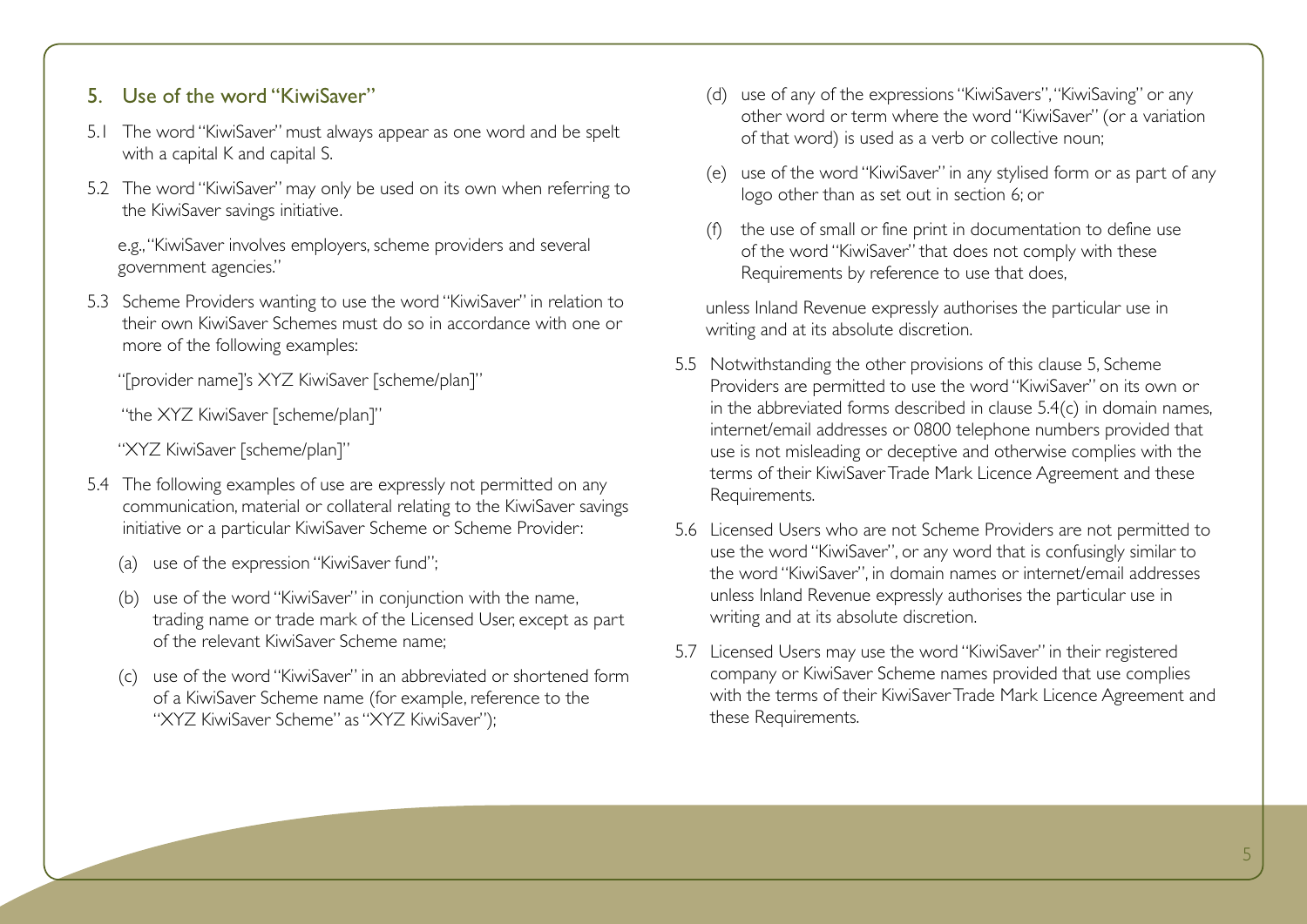# 6. Use of the KiwiSaver Logo

- 6.1 Licensed Users must use and reproduce the KiwiSaver Logo without any alterations and must use electronically sourced artwork at all times. The ™ symbol must appear with the KiwiSaver Logo as indicated in the examples below.
- 6.2 The smallest size that the KiwiSaver Logo can appear is 25mm wide for colour and greyscale versions, and 20mm wide for black versions.



6.3 Clear space must be included around the KiwiSaver Logo to ensure the logo isn't crowded by other graphics. The minimum clear space is determined by the height of the 'w' above and below the logo, and the width of the 'w' on the sides of the logo.



6.4 The KiwiSaver Logo must be reproduced in the correct colours, or in black and white.

If Licensed Users are printing in full colour, they must reproduce the KiwiSaver Logo in a full colour option.

**Full-colour version (green and stone)**



Licensed Users must use this when printing in full colour, on a white or very pale background.

#### **Single-colour version (green only)**



Licensed Users must use this when printing in single colour, on a white or very pale background.

#### **Full-colour version (green and white)**



Licensed Users must use this when printing in full colour, on mid-tone backgrounds.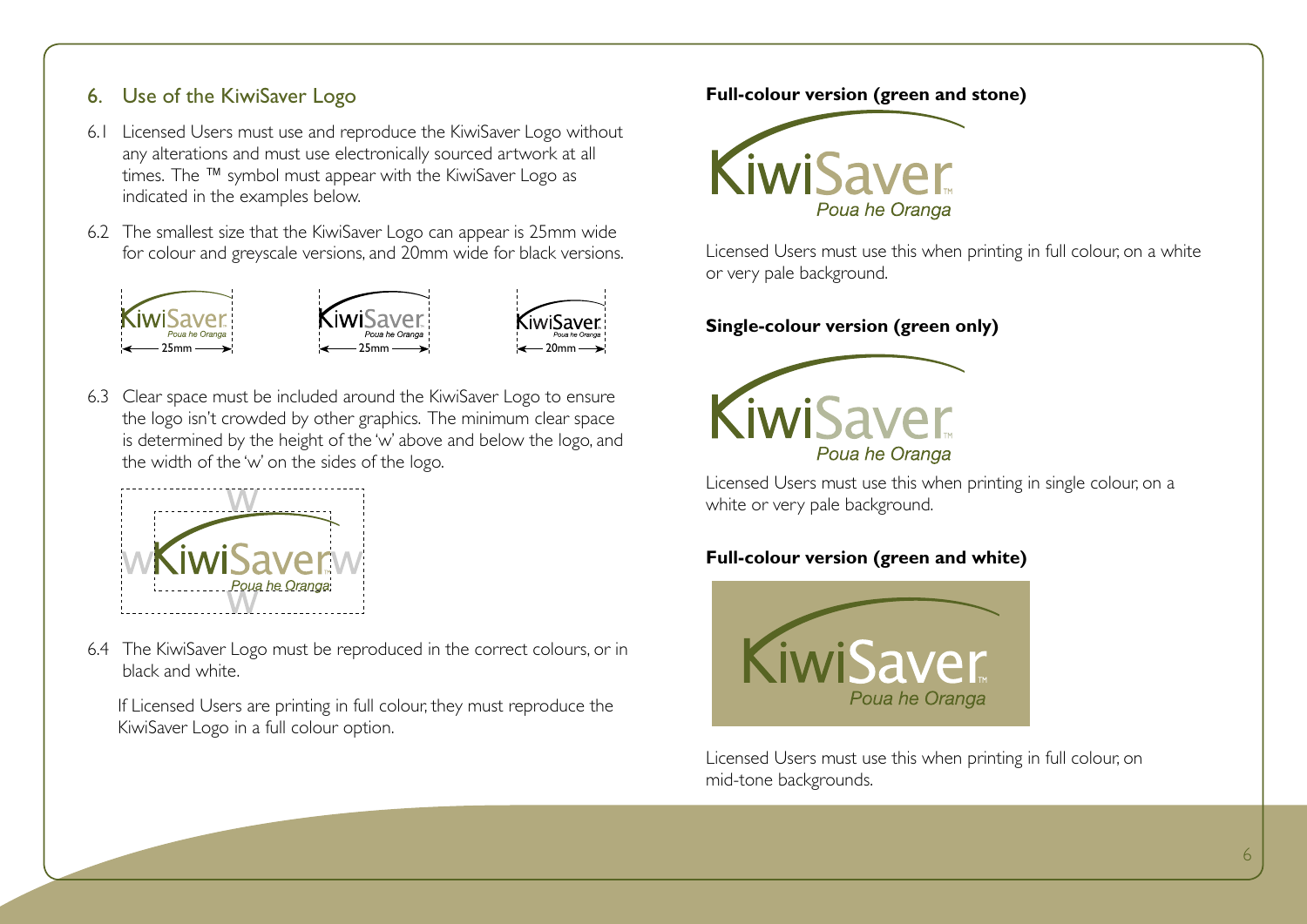#### **Full-colour version (stone and white)**



Licensed Users must use this when printing in full colour, on mid to dark-tone backgrounds.

#### **Greyscale version**



Licensed Users must use this when printing in black and white, on white backgrounds. This logo must never appear on grey backgrounds.

#### **Black version**



Licensed Users must use this when you would use the greyscale version, if it is not possible to use tones.

#### **White version**



Licensed Users must use this on black backgrounds.

- 6.5 The KiwiSaver Logo must not be incorporated into any of the Licensed User's company names, trade marks or logos.
- 6.6 Subject to clause 6.7, the KiwiSaver Logo must not be used on the Licensed User's stationery such as letterhead or business cards. The main reasons for this include:
	- (a) correspondence on or in connection with the stationery may not always relate to KiwiSaver and the use of the KiwiSaver Logo may mislead recipients into believing it is related; and
	- (b) use on letterhead, business cards and other stationery can mislead the public about the authority of the person using that stationery. For example, the public may be misled that the person has some official government status or is in fact a Scheme Provider when they are not.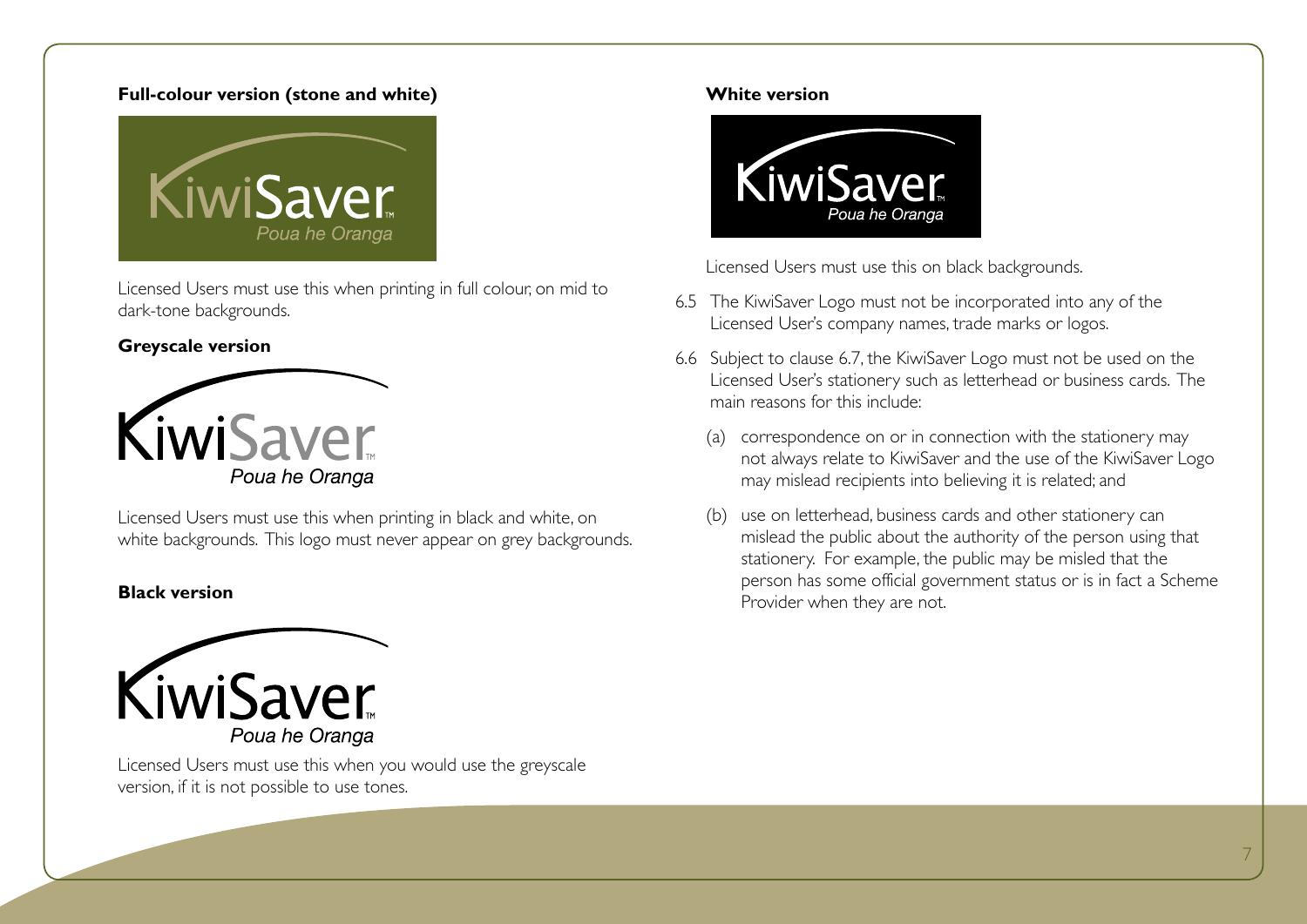- 6.7 Scheme Providers may use the KiwiSaver Logo on member statements and correspondence to members of its KiwiSaver Scheme provided that the logo is used together with:
	- (a) the full name of the relevant Scheme Provider's KiwiSaver Scheme; and
	- (b) the relevant Scheme Provider's logo.
- 6.8 The KiwiSaver Logo can be used on websites, as long as the Licensed User ensures that:
	- (a) the only link navigable from the KiwiSaver Logo is to **www.ird.govt.nz/kiwisaver** ;
	- (b) the KiwiSaver Logo does not feature so prominently as to suggest the website is an official government website or has some official government sanction; and
	- (c) in the case of Licensed Users who are not also Scheme Providers, the website prominently features the following disclaimer:

"This website is operated by XYZ and is not endorsed by, or affiliated with, the New Zealand government or Inland Revenue. XYZ is using the KiwiSaver trade mark and logo under licence from Inland Revenue. To view the official New Zealand government KiwiSaver website, please click here." [link to **www.ird.govt.nz/kiwisaver**].

6.9 Two colours make up the KiwiSaver colour palette – KiwiSaver stone and KiwiSaver green.



KiwiSaver green Pantone 5753 C C–64 M–42 Y–100 K–29 R–87 G–100 B–35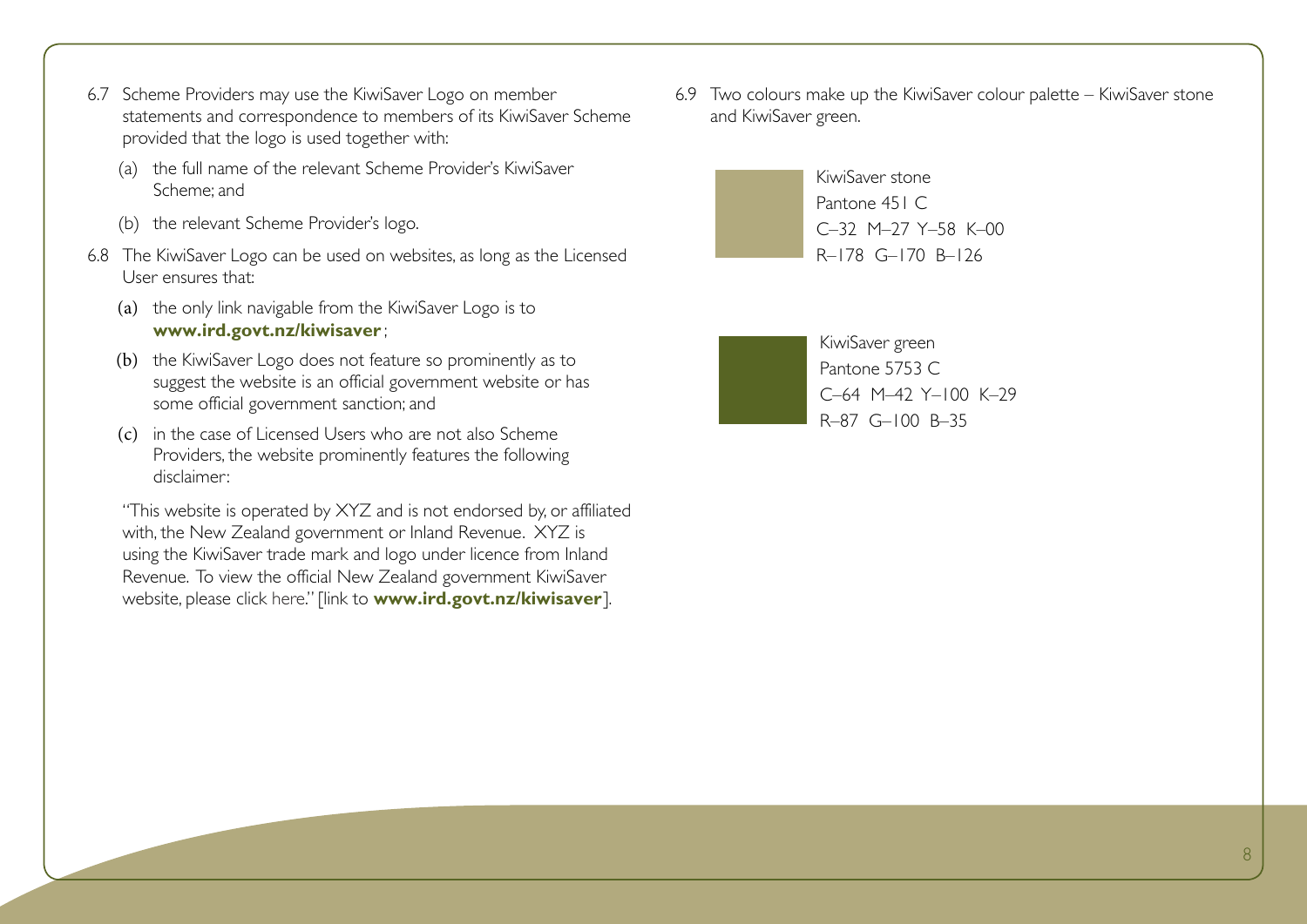### 7. Use of the KiwiSaver Trade Marks by Distributors

- 7.1 When promoting, marketing, distributing, supplying or selling another person's KiwiSaver Scheme product, Licensed Users who are Distributors or Excluded AFAs must:
	- (a) ensure it is clear in all correspondence, promotional material and dealings that they are promoting, marketing, distributing, supplying or selling another person's KiwiSaver Scheme product and not their own;
	- (b) clearly identify the Scheme Provider and the Scheme Provider's KiwiSaver Scheme (by reference to the official name of the registered KiwiSaver Scheme as registered with the Financial Markets Authority) that is being promoted, marketed, distributed, supplied or sold;
	- (c) not re-brand another person's KiwiSaver Scheme or KiwiSaver Scheme product as their own or under their own trade mark or trading name; and
	- (d) only co-brand another person's KiwiSaver Scheme or KiwiSaver Scheme product if it is clear in all communications and throughout all written materials (together, the 'material'):
		- (i) who the Scheme Provider is; and
		- (ii) what the KiwiSaver Scheme's official name is (as registered with the Financial Markets Authority).

All Licensed Users, including Scheme Providers, must ensure this information features prominently throughout the material so that it is explicitly clear to the public, from first impressions, who the Scheme Provider is and what the official name of the KiwiSaver Scheme is.

- 7.2 Where Licensed Users engage employees, agents or contractors to help them to promote, market, distribute, supply or sell another person's KiwiSaver Scheme product, they must ensure the employees, agents and contractors are reputable, trustworthy and have sufficient skills, experience and qualifications to promote, market, distribute, supply or sell the KiwiSaver Scheme product in a manner that is accurate, ethical, legal and not misleading.
- 7.3 Licensed Users must only promote KiwiSaver Schemes registered by the Financial Markets Authority as KiwiSaver Schemes.

#### 8. General requirements

- 8.1 The KiwiSaver Trade Marks must not be used in a way which is misleading or deceptive or likely to mislead or deceive. Without limitation, Licensed Users must ensure:
	- (a) it is clear what goods or services they are offering in connection with their use of the KiwiSaver Trade Marks; and
	- (b) they do not make any false representations or suggestions as to their status or as to any authority or accreditation they or their goods and services have obtained.
- 8.2 Without limiting section 8.1, Licensed Users must not use the word "accredited", or any similar words, in connection with the KiwiSaver Trade Marks if that use gives any suggestion that the Licensed User has obtained any official government accreditation or sanction in relation to the KiwiSaver savings initiative.
- 8.3 The KiwiSaver Trade Marks must only be used for legal purposes and must not be used in connection with any illegal activity.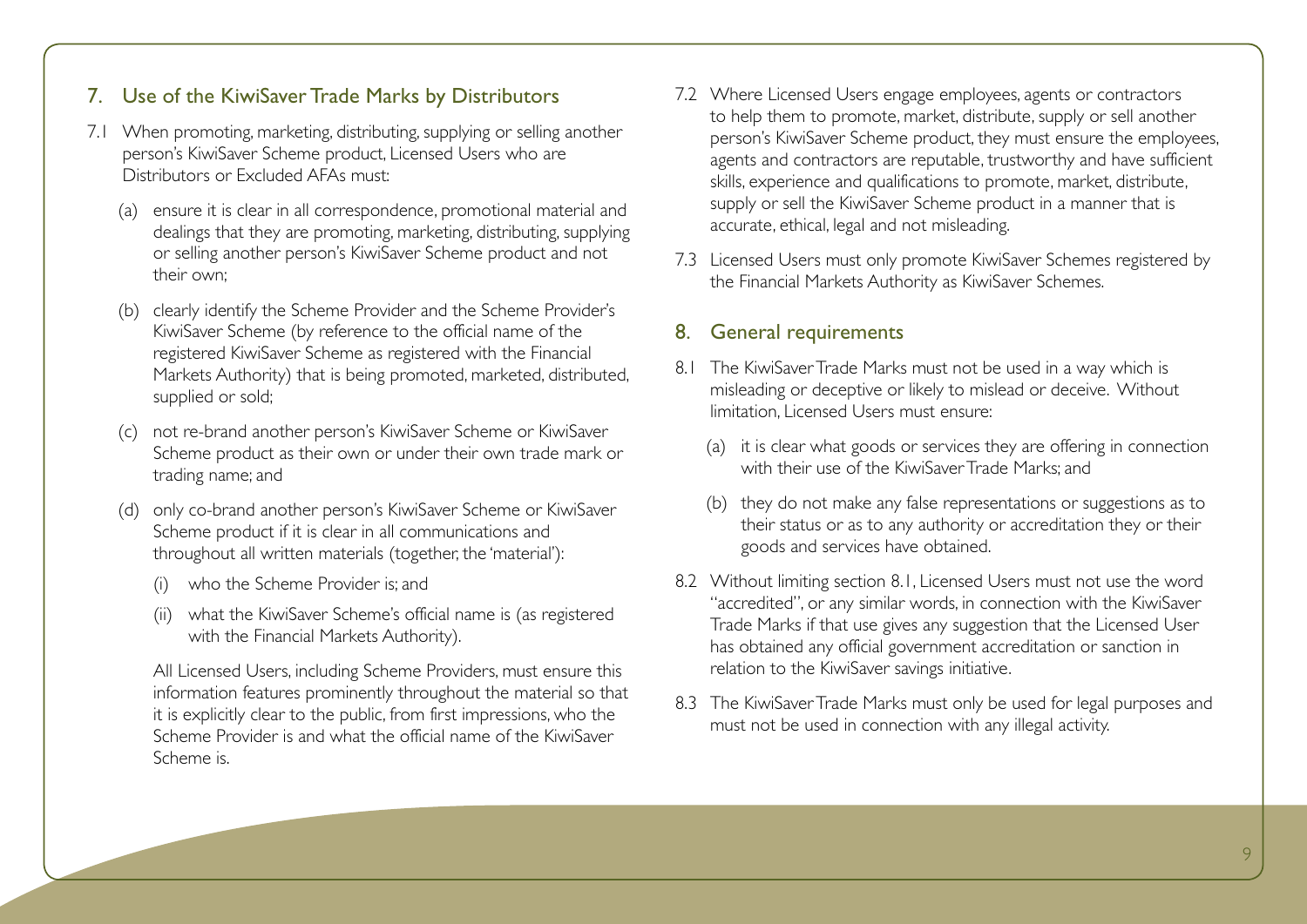- 8.4 Licensed Users must ensure:
	- (a) the goods and services they supply under or in connection with the KiwiSaver Trade Marks:
		- are of a consistently high standard and quality; and
		- (ii) comply with all laws and regulations;
	- (b) the information and documentation they provide to third parties, including external reporting houses, complies with the Requirements; and
	- (c) the methods they and their Distributors employ to promote, market, distribute, supply and sell KiwiSaver Scheme products comply with all laws and regulations including, without limitation, all laws and regulations relating to the marketing and sale of financial products and securities.
- 8.5 Each Licensed User agrees:
	- (a) not to use the KiwiSaver Trade Marks in any way that would tend to allow them to become generic, lose their distinctiveness, become liable to mislead the public, or be detrimental to or inconsistent with the good name, goodwill, reputation and image of Inland Revenue or the KiwiSaver savings initiative;
	- (b) not to misrepresent any aspect of the KiwiSaver savings initiative or any KiwiSaver Scheme or give any false or misleading information about either of them;
	- (c) not to engage in any misleading, deceptive, unethical or illegal practices in relation to the KiwiSaver savings initiative or any KiwiSaver Scheme or Scheme Provider;
	- (d) not to do anything to harm the reputation of the KiwiSaver savings initiative;
- (e) to immediately cease any behaviour or activity that is in breach of these Requirements; and
- (f) to report to Inland Revenue in writing if they become aware of any third party making use of the KiwiSaver Trade Marks other than in accordance with the Requirements or in any way that prejudices the distinctiveness and value of the KiwiSaver Trade Marks; and
- (g) to ensure its employees, agents and contractors comply with these Requirements.
- 8.6 Without limiting section 7, each Licensed User who is a Scheme Provider agrees:
	- (a) not to re-brand it's KiwiSaver Scheme or KiwiSaver Scheme product, or allow it to be re-branded, under another person's trade mark or trading name or under a name that is different from it's KiwiSaver Scheme's official name as registered with the Financial Markets Authority; and
	- (b) to only co-brand it's KiwiSaver Scheme or KiwiSaver Scheme product if it is clear in all communications and throughout all written materials (together, 'the material'):
		- (i) who the Scheme Provider is; and
		- what the KiwiSaver Scheme's official name is (as registered with the Financial Markets Authority).

All Licensed Users, including Distributors and Excluded AFAs, must ensure this information features prominently throughout the material so that it is explicitly clear to the public, from first impressions, who the Scheme Provider is and what the official name of the KiwiSaver Scheme is.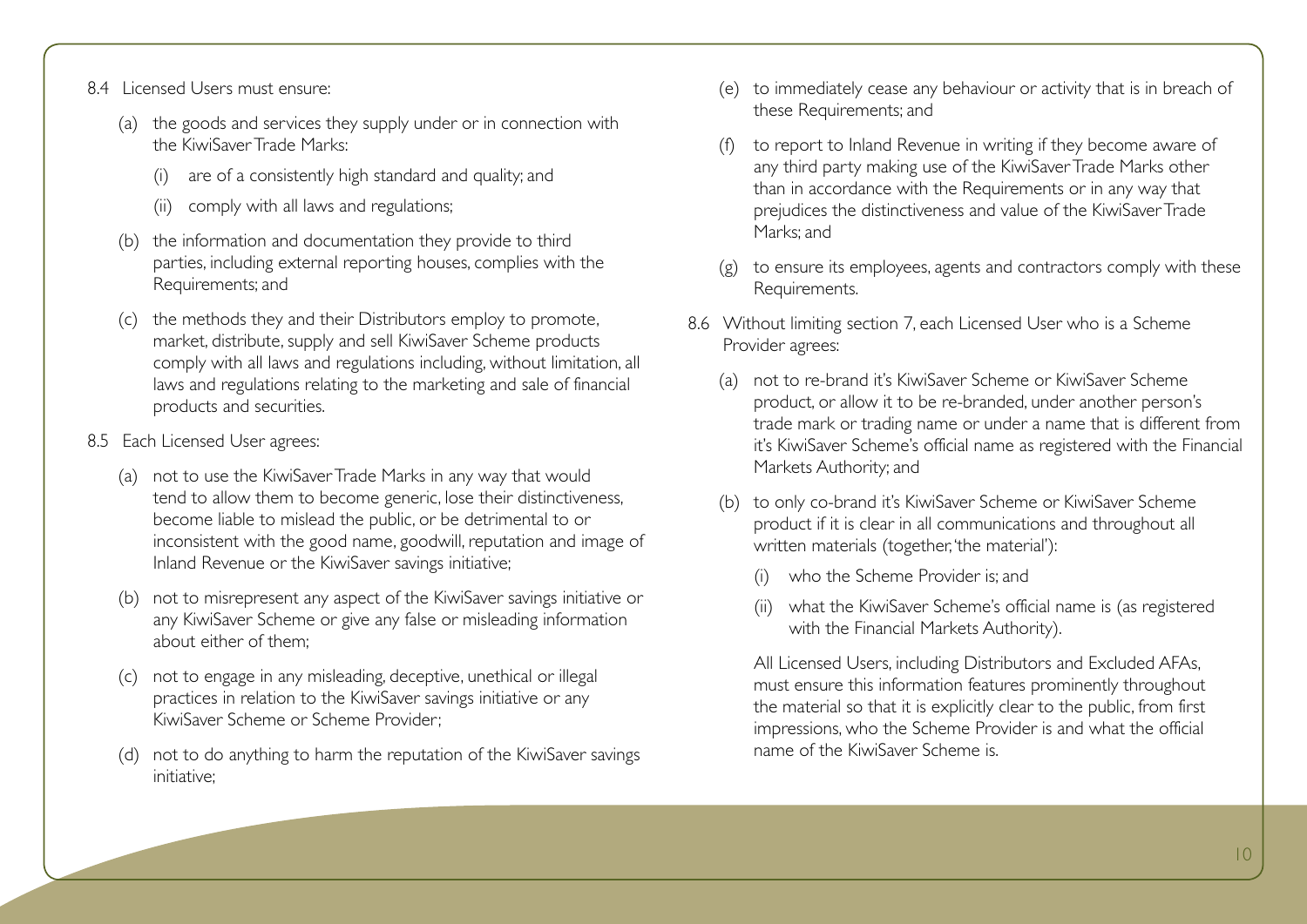#### 9. Changes to these Requirements

- 9.1 These Requirements may be changed from time to time by Inland Revenue including where Inland Revenue considers it necessary or desirable to change them as a result of legislative or regulatory change, the introduction of new legislation or regulation, developments in the industry, or changes to Inland Revenue's branding or brand management strategy.
- 9.2 Inland Revenue intends to consult with Licensed Users who are Scheme Providers on all changes to these Requirements unless Inland Revenue considers consultation to be unnecessary or inappropriate in the circumstances. Inland Revenue will notify Scheme Providers of the timing and nature of any consultation at the time it is undertaken.
- 9.3 Subject to clause 9.2, any revised final version of the Requirements will become effective 30 days after it is made available to the public and to all Licensed Users.
- 9.4 Although the amended version of the Requirements will be effective after the 30 day period referred to in clause 9.3, certain changes may not have to be implemented immediately. For example, Inland Revenue may allow a phase out period for any outdated branding.
- 9.5 Licensed Users may terminate their KiwiSaver Trade Mark Licence Agreement by giving notice in writing to Inland Revenue if they do not accept any changes made to these Requirements.
- 9.6 Where a Licensed User is licensed under a Scheme Provider Agreement, the change management process set out in clause 11 of the Scheme Provider Agreement will not apply to changes to these Requirements. Changes to these Requirements will be governed by this clause 9.

#### 10. Interpretation and definitions

- 10.1 In these Requirements:
	- (a) headings are used for convenience only and will not affect its interpretation;
	- (b) references to the singular include the plural and vice versa;
	- (c) references to any statute or regulation are references to that statute or regulation as amended or replaced;
	- (d) where a word or phrase is defined, its other grammatical forms have a corresponding meaning;
	- (e) references to a "person" include:
		- (i) an individual, firm, company, corporation or unincorporated body of persons;
		- (ii) any public, territorial or regional authority;
		- (iii) any government; and
		- (iv) any agency of any government or authority; and
	- (f) an obligation not to do anything includes an obligation not to suffer, permit or cause that thing to be done.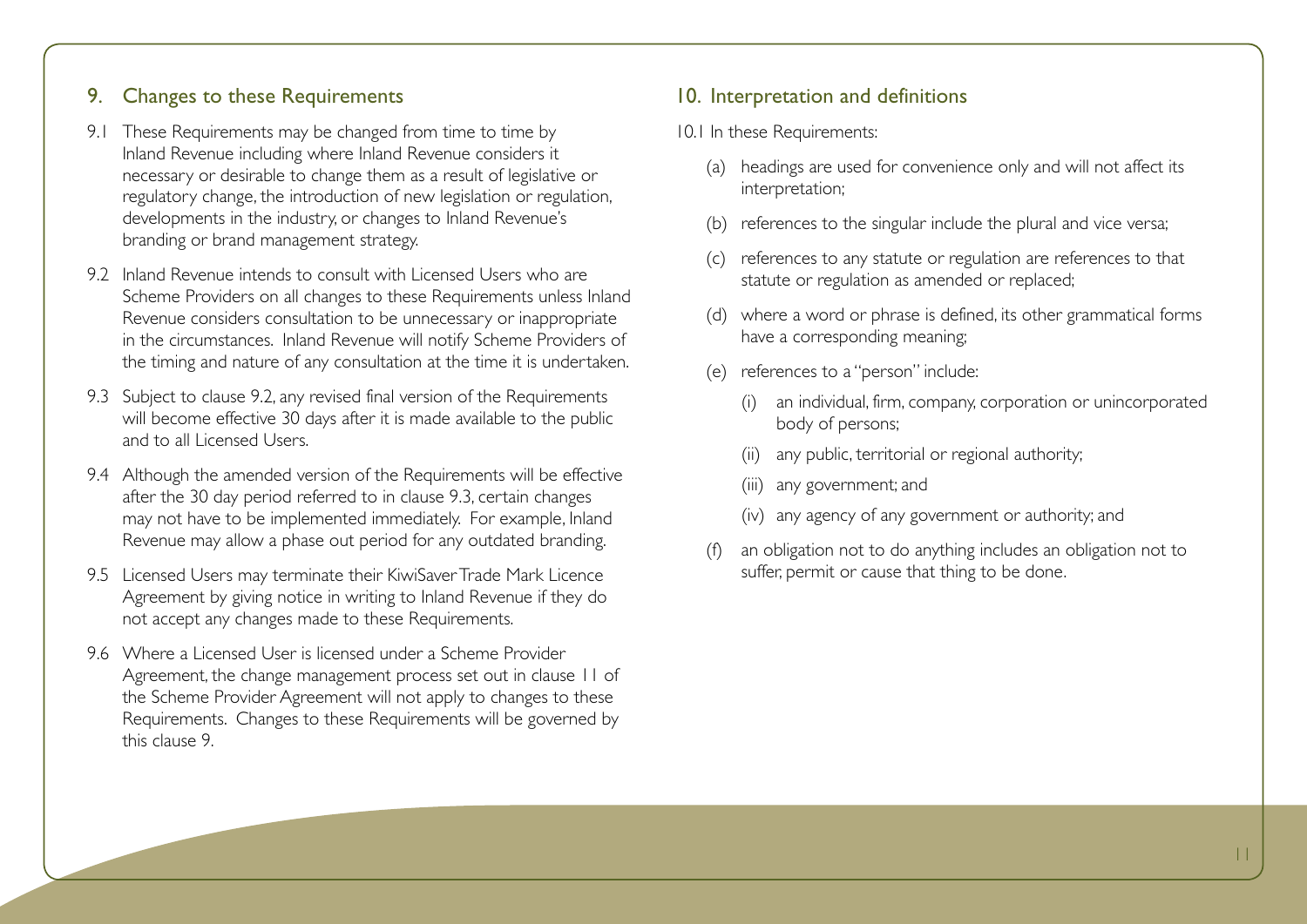10.2 In these Requirements the following terms have the following meanings:

**"Act"** means the KiwiSaver Act 2006 and includes all regulations made under that Act.

**"Authorised Financial Advisers"** means individual financial advisers who are registered on the Financial Service Providers Register and authorised by the Securities Commission or the Financial Markets Authority.

**"Distributor"** means any person who a Scheme Provider knows, or ought reasonably to be aware, promotes, markets, distributes, supplies or sells any or all of the Scheme Provider's KiwiSaver Scheme products as part of that person's business activities or otherwise for financial gain or intends doing so and includes, without limitation, any of the following persons where the Scheme Provider knows, or ought to be aware, those persons promote, market, distribute, supply or sell any or all of the Scheme Provider's KiwiSaver products as part of those persons' business activities or otherwise for financial gain or intend doing so:

- (a) financial advisers who have to be registered under the Financial Service Providers (Registration and Dispute Resolution) Act 2008;
- (b) QFE Advisers;
- (c) Authorised Financial Advisers;
- (d) persons who give class advice about KiwiSaver and recommend a particular KiwiSaver scheme; and
- (e) persons who provide information or transmit the financial advice of another person but who may fall outside of giving class advice,

but excludes any Excluded Person or Excluded AFAs.

#### **"Excluded AFAs"** means Authorised Financial Advisers who are not:

- (a) directly employed by the Scheme Provider or the QFE of which the Scheme Provider is an associated entity;
- (b) nominated representatives of the Scheme Provider or the QFE of which the Scheme Provider is an associated entity; or
- (c) advisers in an associated entity of the Scheme Provider or the QFE of which the Scheme Provider is an associated entity.

#### **"Excluded Person"** means any:

- (a) employer to the extent that the employer is acting in the ordinary course of its role as employer in providing information to its employees about the Scheme Provider's KiwiSaver Scheme; or
- (b) trustee of the Scheme Provider's KiwiSaver Scheme in so far as that trustee is acting in the ordinary course of performing its duties and obligations as trustee of the Scheme Provider's KiwiSaver Scheme.

**"Inland Revenue"** means Her Majesty in Right of New Zealand acting by and through the Commissioner of Inland Revenue or his or her authorised delegate.

**"KiwiSaver"** means the KiwiSaver savings initiative put in place under the Act.

- "KiwiSaver Logo" means the logo that is the subject of New Zealand Trade Mark No. 748366, as amended from time to time by Inland Revenue.
- **"KiwiSaver Scheme"** has the meaning given to that term in the Act.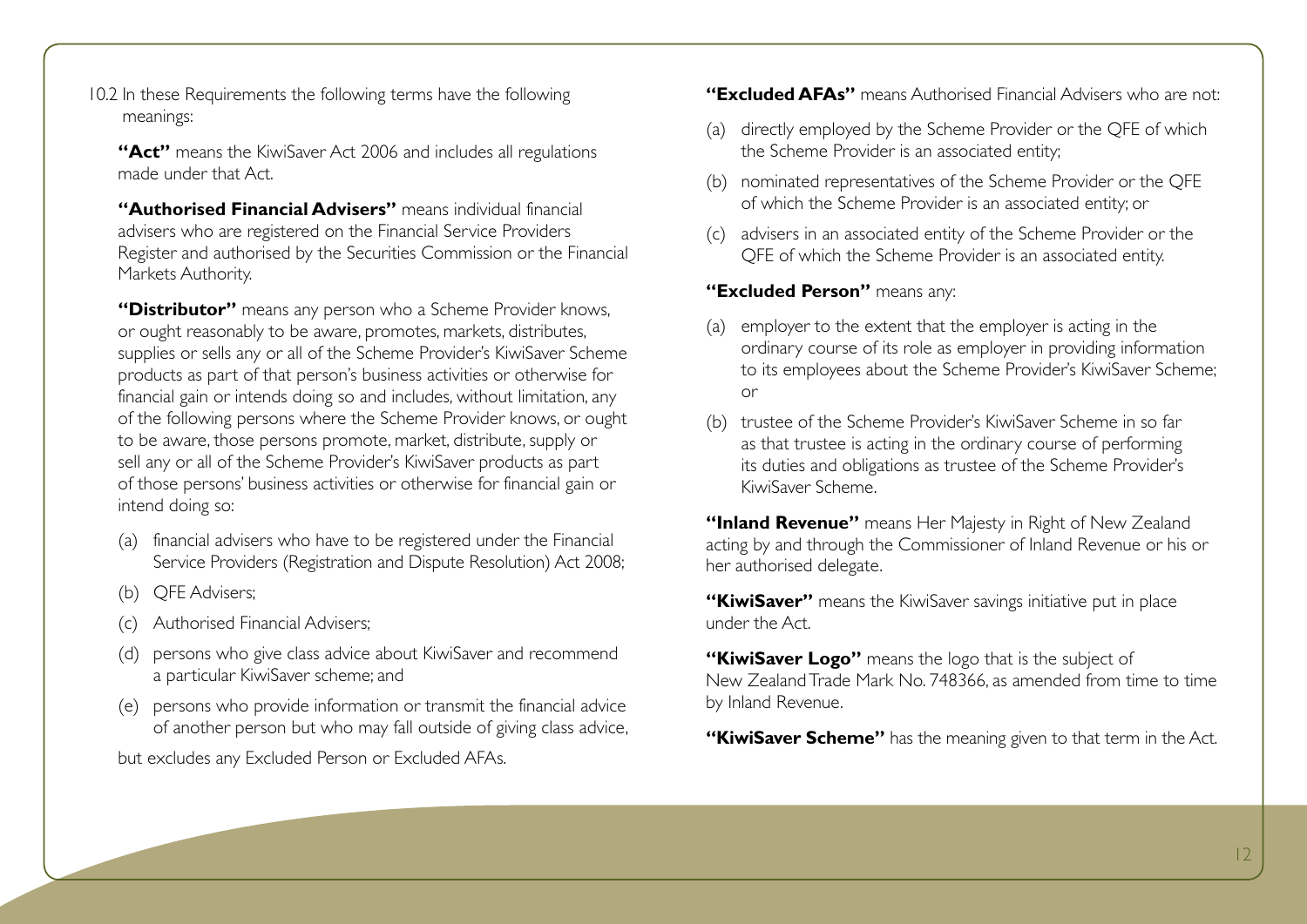**"KiwiSaver Trade Marks"** means the trade marks that are the subject of New Zealand Trade Mark Nos. 729804, 748366 and 812852, as amended from time to time by Inland Revenue.

#### **"KiwiSaver Trade Mark Licence Agreement"** means:

- (a) in the case of Scheme Providers, the licence agreement set out in Schedule A of the Scheme Provider Agreement; and
- (b) in the case of all other Licensed Users, the licence agreement entered into by the Licensed User and Inland Revenue governing use of the KiwiSaver Trade Marks.

**"Licensed User"** means a person who is party to a KiwiSaver Trade Mark Licence Agreement with Inland Revenue.

**"Provider"** has the meaning given to that term in the Act.

**"QFE Advisers"** means individual financial advisers who are not Authorised Financial Advisers and who are:

(a) employees of a QFE or any member of a QFE group; or

(b) nominated representatives of a QFE or a partner entity.

**"Requirements"** has the meaning given to that term in section 1.1.

**"Scheme Provider"** means a Provider of a KiwiSaver Scheme.

**"Scheme Provider Agreement"** means the Scheme Provider Agreement entered into by each Scheme Provider and Inland Revenue.